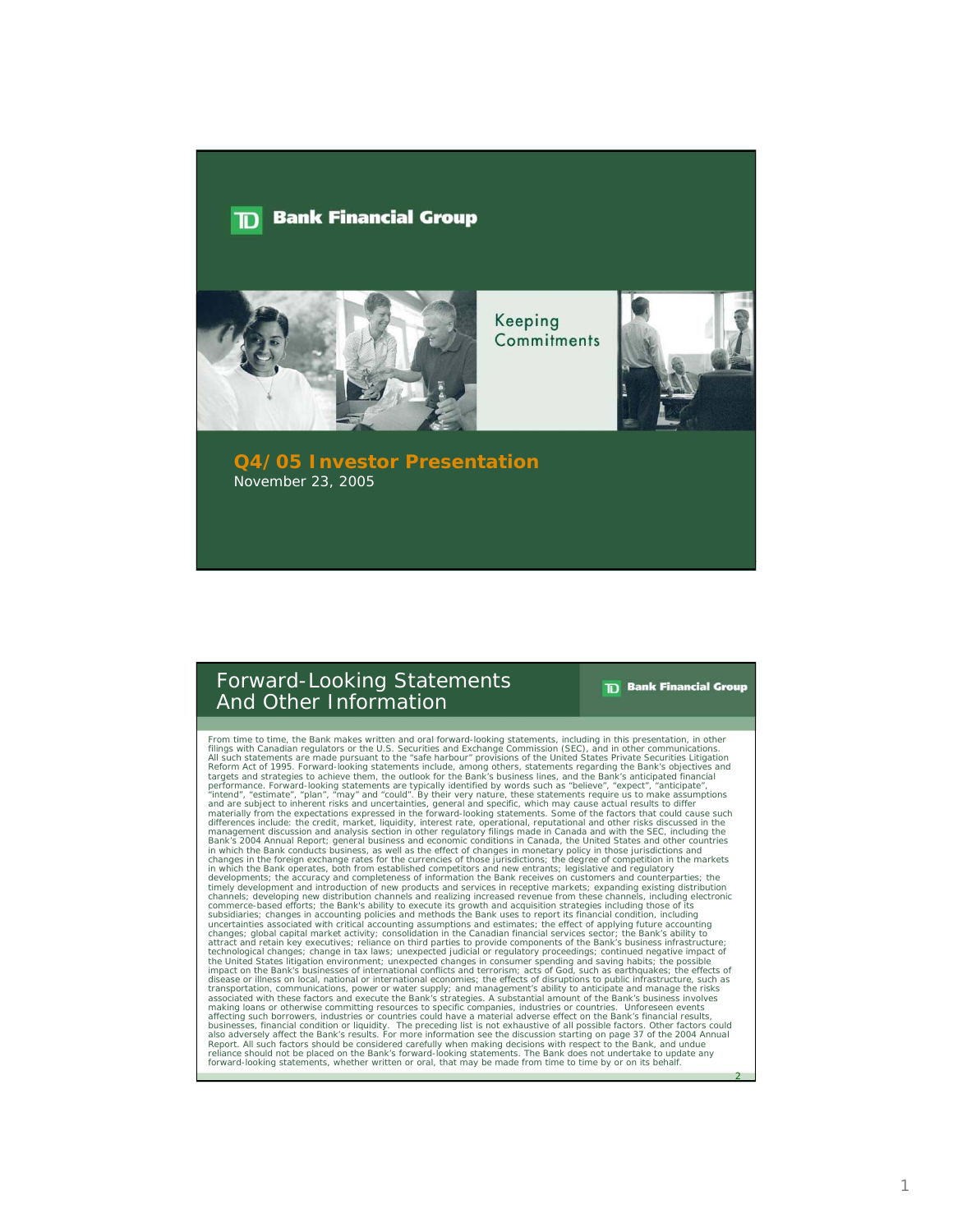3

## **Overview**

# **Q4 2005**

- EPS reported basis (diluted) \$0.82 ٠
- Adjusted diluted EPS (before amortization of intangibles and items of note)<sup>(1)</sup> \$1.06 F
- **Segment net income before amortization of intangibles (where applicable):** 
	- $-$  Canadian P&C Banking = \$443MM, up 16% YoY, up 2% QoQ
	- $-$  US P&C Banking = \$69MM, Flat QoQ
	- $-$  Wealth Management = \$136MM, up 116% YoY, up 37% QoQ
	- Wholesale Banking = \$41MM, down 66% YoY, down 54% QoQ

# **FY 2005**

- **EPS reported basis (diluted) \$3.20**
- Adjusted diluted EPS (before amortization of intangibles and items of note) \$4.14 ŗ
- **Segment net income before amortization of intangibles:** 
	- Personal & Commercial Banking = \$1,702MM, up \$252MM or 17%
	- US Personal & Commercial = \$158MM
	- $-$  Wealth Management = \$432MM, up \$80MM or 23%
	- Wholesale Banking = \$422MM, down \$166MM or 28%
- **Capital ratios:** 
	- $-$  Tier 1 = 10.1 %
	- Tangible common equity = 7.4%

1.EPS before amortization of intangibles and items of note and related terms used in this presentation are not defined terms under GAAP and may not be comparable to similar terms used by other issuers. See page 4 of the 4th Quarter 2005 News Release for an explanation of how the Bank reports and a reconciliation to reported basis (GAAP) results.

| Overview 2005 versus 2004                                                                                                   |                   | <b>The Bank Financial Group</b> |                 |  |  |  |
|-----------------------------------------------------------------------------------------------------------------------------|-------------------|---------------------------------|-----------------|--|--|--|
| Before amortization of intangibles and items of note \$MM <sup>1</sup>                                                      |                   |                                 |                 |  |  |  |
|                                                                                                                             | 2004              |                                 | 2005 '05 vs '04 |  |  |  |
| Revenue                                                                                                                     | \$10,734 \$12,036 |                                 | $12\%$          |  |  |  |
| <b>PCL</b>                                                                                                                  | 336               | 319                             | $(5)$ %         |  |  |  |
| <b>Expenses</b>                                                                                                             | 7.081             | 7,825                           | $11\%$          |  |  |  |
| <b>Pre-Tax Income</b>                                                                                                       | 3,317             | 3,892                           | 17%             |  |  |  |
| Net Income                                                                                                                  | \$.               | 2,485 \$ 2,861                  | 15 %            |  |  |  |
| Net Income - GAAP                                                                                                           | 2,232<br>\$.      | \$2,229                         | $0\%$           |  |  |  |
| <b>Average Shares Outstanding (diluted)</b>                                                                                 | 659.4             | 696.9                           |                 |  |  |  |
| $EPS$ (diluted)                                                                                                             | \$3.77            | \$4.14                          | 10 $%$          |  |  |  |
| <b>FPS - GAAP</b>                                                                                                           | \$3.39            | \$3.20                          | $(6)$ %         |  |  |  |
| 1. A listing of the items of note for 2004 and 2005 and a full reconciliation to reported basis (GAAP) results are provided |                   |                                 |                 |  |  |  |
| on page 4 of the fourth quarter 2005 News Release.                                                                          |                   |                                 | 4               |  |  |  |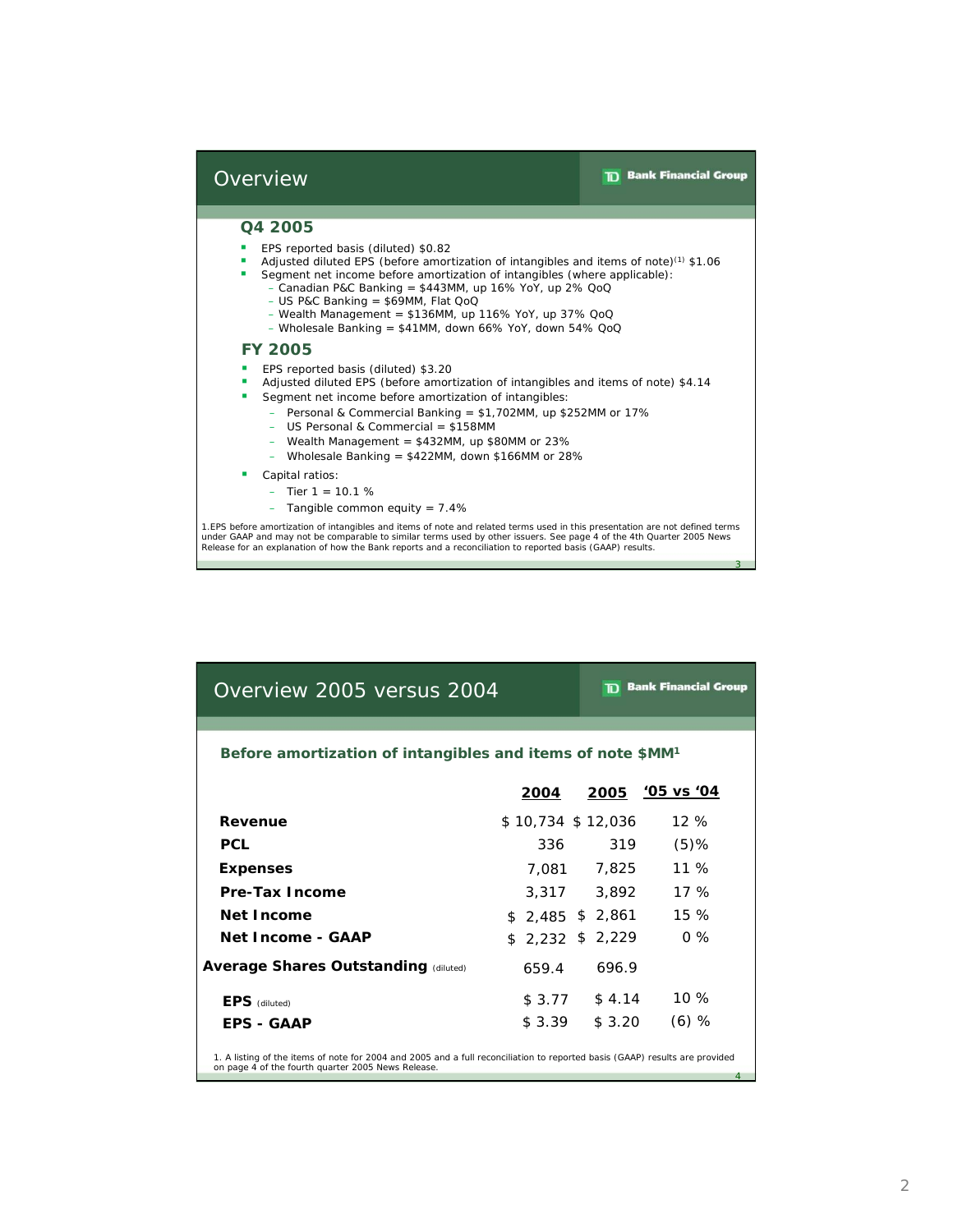

| Q4/05 Earnings Including<br><b>Items of Note</b>                                                 |         |                  | <b>The Bank Financial Group</b> |
|--------------------------------------------------------------------------------------------------|---------|------------------|---------------------------------|
|                                                                                                  |         |                  |                                 |
| <b>Amortization of Intangibles</b>                                                               |         | \$ MM            | \$ EPS                          |
| Reported basis net income applicable to common shares<br>Amortization of intangibles (after-tax) |         | \$589<br>86      | \$0.82<br>0.12                  |
| Net income before amortization of intangibles                                                    |         | \$675            | \$0.94                          |
| <b>Items of note</b>                                                                             |         | Pre-Tax Post-Tax | <b>EPS</b>                      |
| Wholesale segment:                                                                               | \$ MM   | \$ MM            |                                 |
| Related to repositioning of global structured products portfolios                                | \$(113) | \$(74)           | \$ (0.10)                       |
| Corporate segment:                                                                               |         |                  |                                 |
| TD Waterhouse reorganization tax charge                                                          | $s -$   | \$(138)          | \$ (0.19)                       |
| Specific non-core portfolio loan loss recoveries                                                 | \$109   | \$60             | \$ 0.08                         |
| Favourable tax items including recent court decision                                             | $$ -$   | \$68             | \$0.10                          |
| Preferred share redemption premium                                                               | $s -$   | \$(13)           | \$ (0.02)                       |
| AcG 13 impact                                                                                    | \$10    | \$7              | \$0.01                          |
| <b>Excluding above items of note</b>                                                             |         |                  | <b>EPS</b>                      |
| Adjusted EPS before amortization of intangibles                                                  |         |                  | \$1.06                          |
|                                                                                                  |         |                  |                                 |
|                                                                                                  |         |                  | 6                               |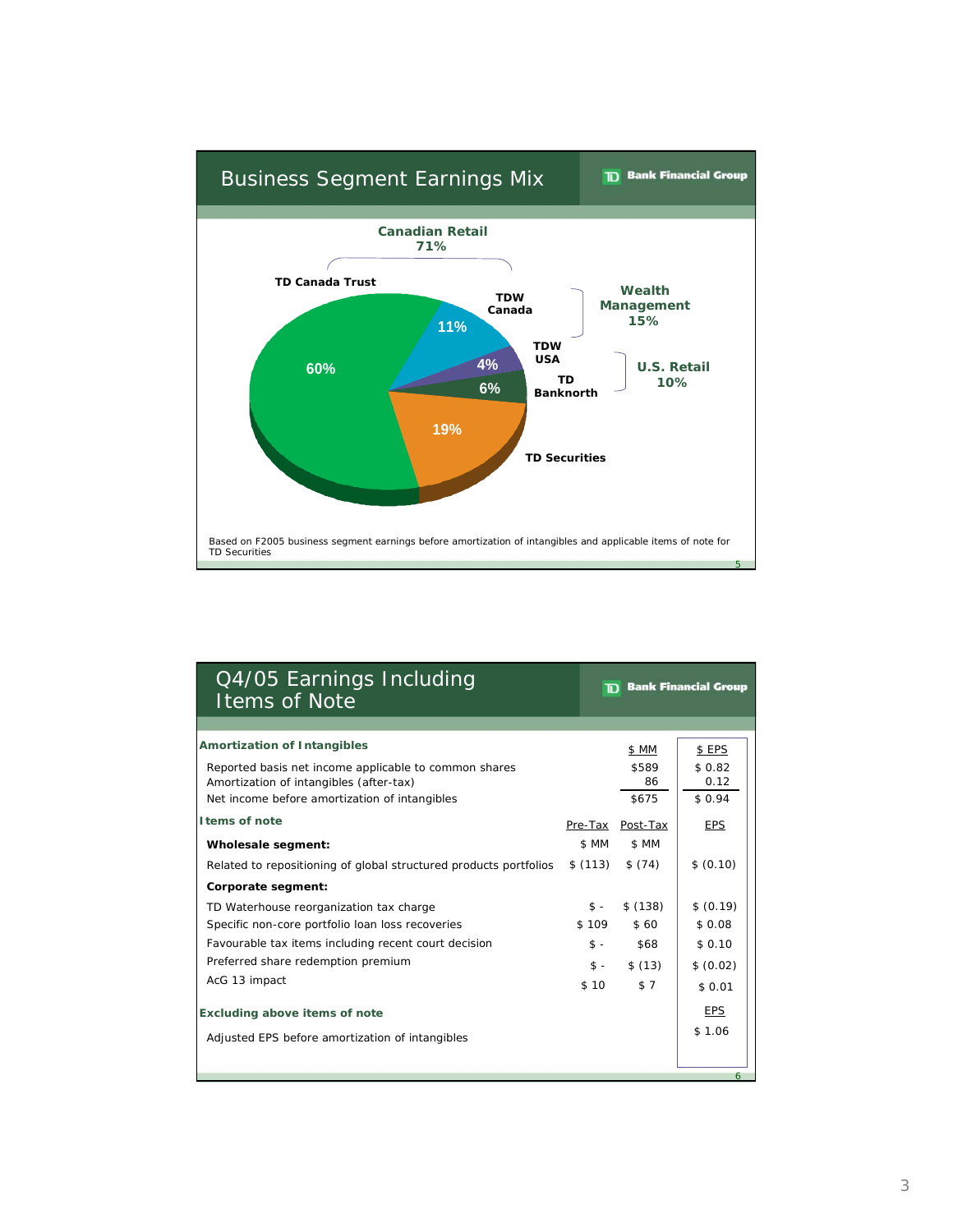| Update: Ameritrade and Hudson<br><b>Transactions</b>                                                                                                                                                                                           | <b>Bank Financial Group</b><br>הד |  |  |  |  |
|------------------------------------------------------------------------------------------------------------------------------------------------------------------------------------------------------------------------------------------------|-----------------------------------|--|--|--|--|
|                                                                                                                                                                                                                                                |                                   |  |  |  |  |
| <b>TD Ameritrade</b>                                                                                                                                                                                                                           |                                   |  |  |  |  |
| Expected closing of the TDW USA – Ameritrade transaction January 2006                                                                                                                                                                          |                                   |  |  |  |  |
| Revised estimate of gain on sales is approximately US\$ 900 million, net of<br>ш<br>tax, versus US\$ 725 million at announcement June 22, 2005<br>Sensitivity in gain to US\$ 1 movement in AMTD share price<br>approximately US\$ 118 million |                                   |  |  |  |  |
| TD Banknorth - Hudson United Bancorp                                                                                                                                                                                                           |                                   |  |  |  |  |
| Expected closing January 2006                                                                                                                                                                                                                  |                                   |  |  |  |  |
| TD Bank expected to incur a dilution loss at close of Cdn\$ 80 million                                                                                                                                                                         |                                   |  |  |  |  |
| <b>Proforma Capital ratios</b><br>Proforma at<br>As at<br>TD/Ameritrade<br>Q4/05<br><b>Hudson United</b>                                                                                                                                       |                                   |  |  |  |  |
| Net tangible common ratio<br>7.4%<br>7.8%                                                                                                                                                                                                      |                                   |  |  |  |  |
| Tier 1 ratio<br>10.1%<br>10.8%                                                                                                                                                                                                                 |                                   |  |  |  |  |
|                                                                                                                                                                                                                                                |                                   |  |  |  |  |

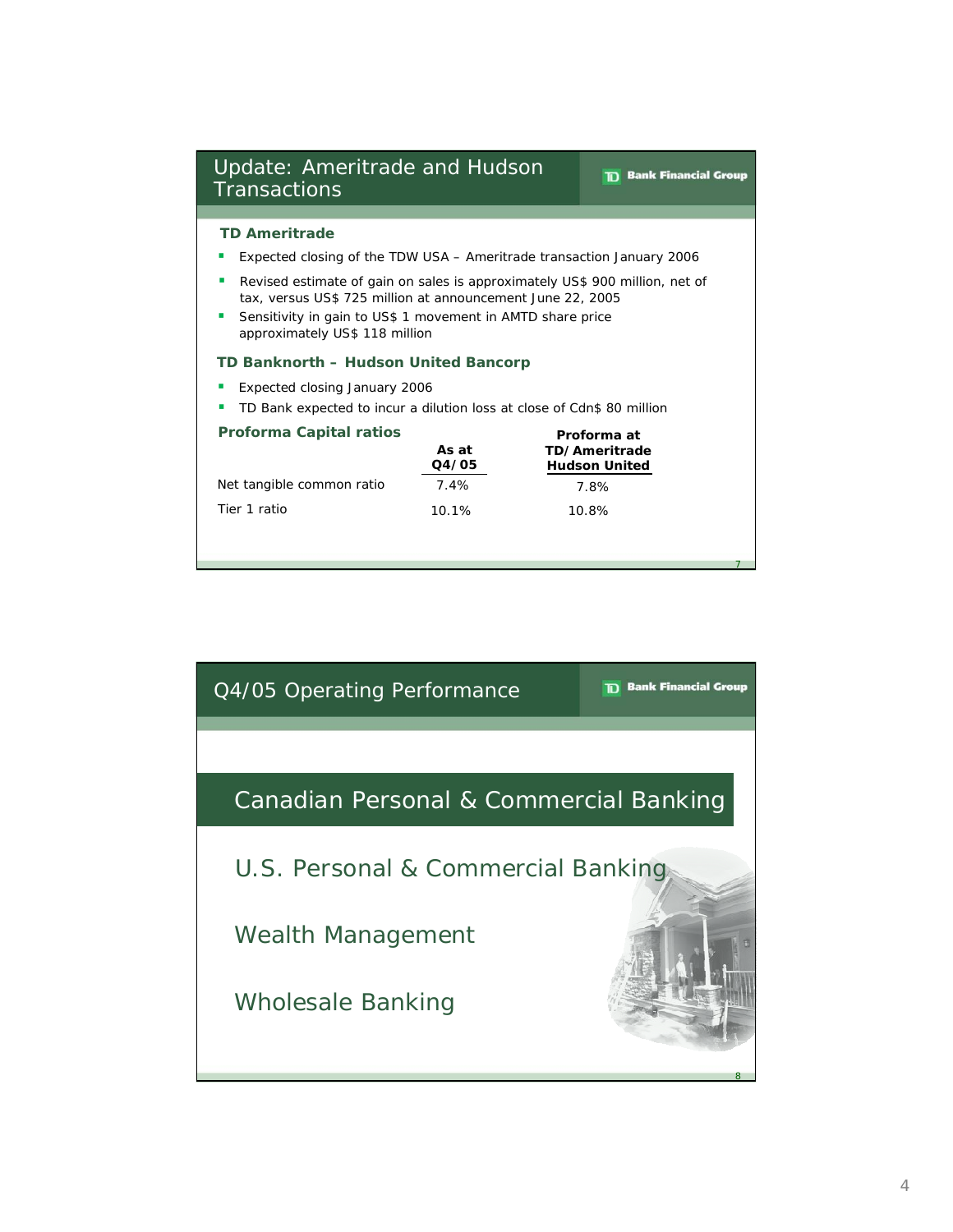

| Net Interest Margin (NIM)                |       |                    |       |                                                                                                                                                                   |                         | <b>Bank Financial Group</b>    |    |
|------------------------------------------|-------|--------------------|-------|-------------------------------------------------------------------------------------------------------------------------------------------------------------------|-------------------------|--------------------------------|----|
|                                          |       |                    |       |                                                                                                                                                                   |                         | Canadian Personal & Commercial |    |
|                                          |       |                    |       | <b>Notes</b>                                                                                                                                                      |                         |                                |    |
| NIM on average earning assets            |       |                    |       | • Net interest margin down 6 bps                                                                                                                                  |                         |                                |    |
| 3.02%<br>3.02%<br><b>NIM</b> on deposits | 2.95% | 2.92%              | 2.96% | YoY and up 4 bps QoQ<br>-YoY decrease reflects change in mix<br>toward lower margin products<br>-Sequential improvement as lower<br>mortgage prepayment costs and |                         |                                |    |
|                                          |       |                    |       | wider deposit margins offset mix<br>impact                                                                                                                        |                         |                                |    |
| 1.75%<br>1.73%                           | 1.71% | 1.68%              | 1.70% |                                                                                                                                                                   |                         |                                |    |
| 1.59%<br>1.57%                           | 1.57% | 1.59%              | 1.59% |                                                                                                                                                                   |                         |                                |    |
| <b>NIM on loans</b>                      |       |                    |       |                                                                                                                                                                   | Net interest margin (%) |                                |    |
| 04/04<br>O1/05                           | O2/05 | O <sub>3</sub> /05 | 04/05 | 2003<br>3.25%                                                                                                                                                     | 2004<br>3.05%           | 2005<br>2.96%                  |    |
|                                          |       |                    |       |                                                                                                                                                                   |                         |                                | 10 |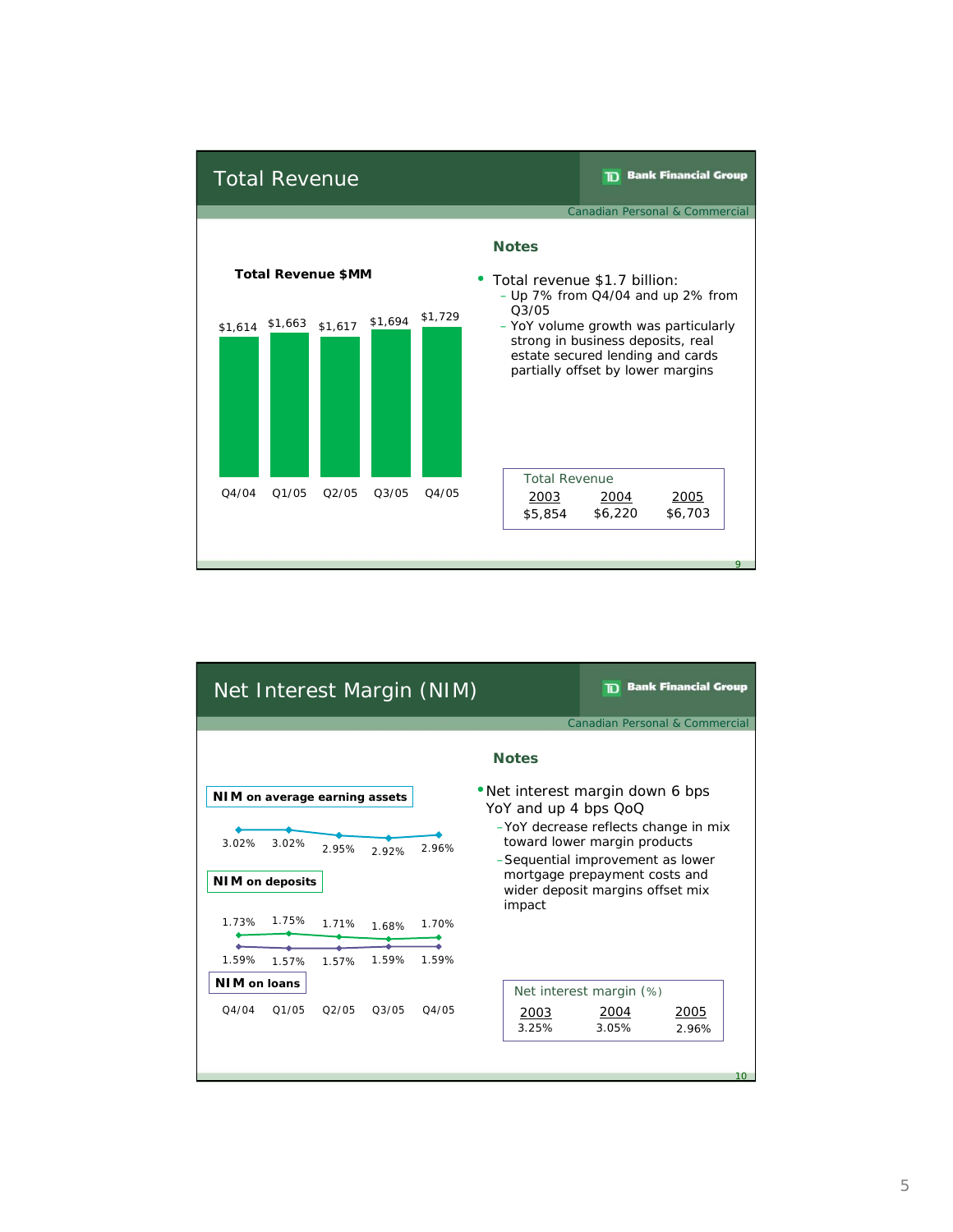

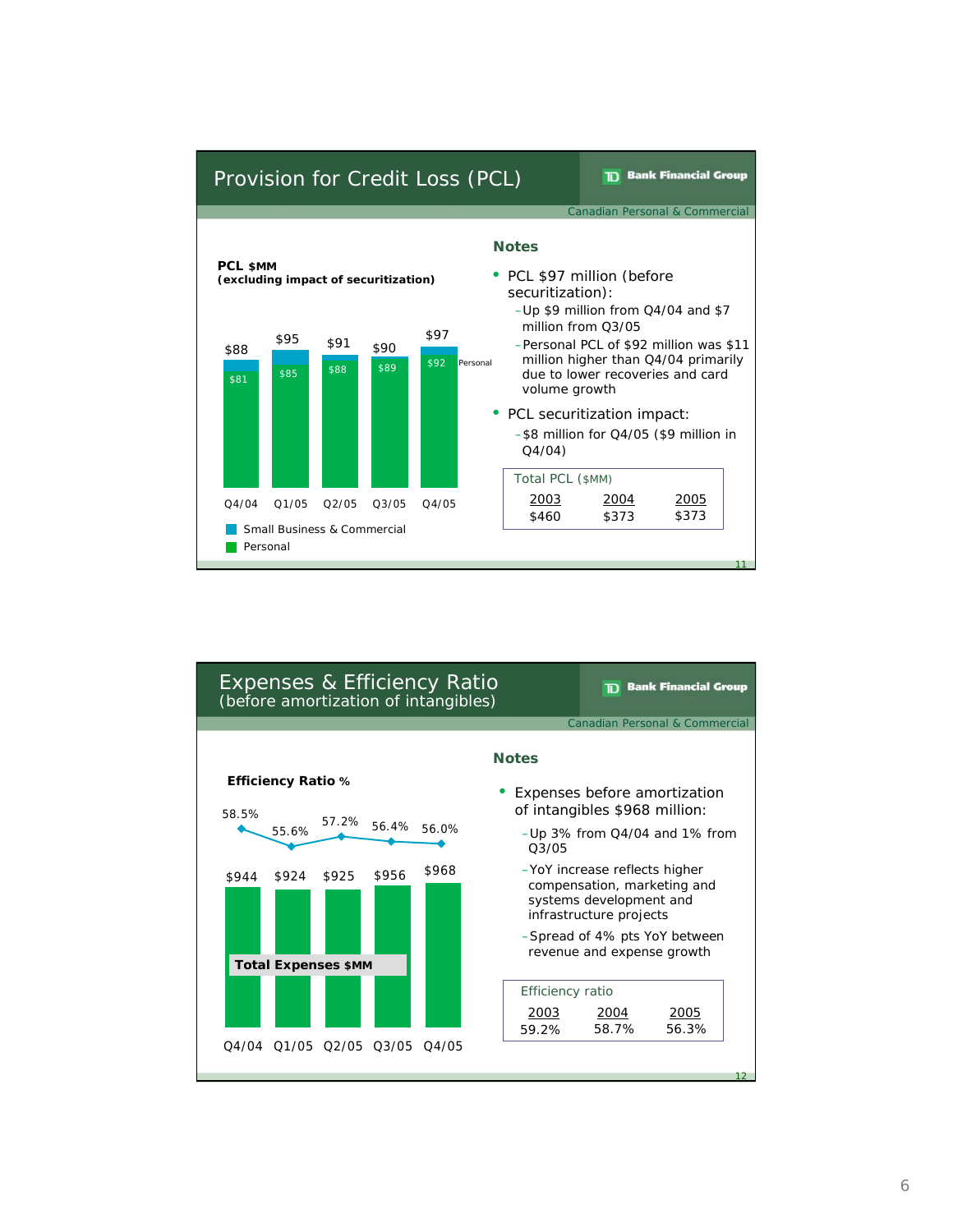

|          | Market Share Trend                                                                                                      |          |                                | הד            | <b>Bank Financial Group</b>    |
|----------|-------------------------------------------------------------------------------------------------------------------------|----------|--------------------------------|---------------|--------------------------------|
|          |                                                                                                                         |          |                                |               | Canadian Personal & Commercial |
|          | Personal loans & deposits (including securitized loan amounts)                                                          |          |                                |               |                                |
| 21.20%   | 21.17%                                                                                                                  | 21.26%   | 21.39%                         | 21.46%        | <b>Total personal deposits</b> |
|          |                                                                                                                         | 20.37%   | 20.34%                         |               |                                |
| 20.50%   | 20.38%                                                                                                                  |          |                                | 20.13%        | <b>Total personal loans</b>    |
| Q4/04    | Q1/05                                                                                                                   | O2/05    | O <sub>3</sub> /O <sub>5</sub> | O4/05         |                                |
|          | <b>Business loans1</b>                                                                                                  |          |                                |               |                                |
| 15.89%   | 15.98%                                                                                                                  | 15.83%   | 15.97%                         | 16.55%        | <b>Small business loans</b>    |
|          |                                                                                                                         |          |                                |               |                                |
| 8.60%    | 8.75%                                                                                                                   | 8.66%    | 8.54%                          | 8.71%         | Other business loans           |
| $Jun-04$ | $Sep-04$                                                                                                                | $Dec-04$ | Mar-05                         | <b>Jun-05</b> |                                |
|          | 1. Small business loans (<250K) and Other business loans (250K to 5MM) share to June 2005. Source: CBA Business Lending |          |                                |               | 14                             |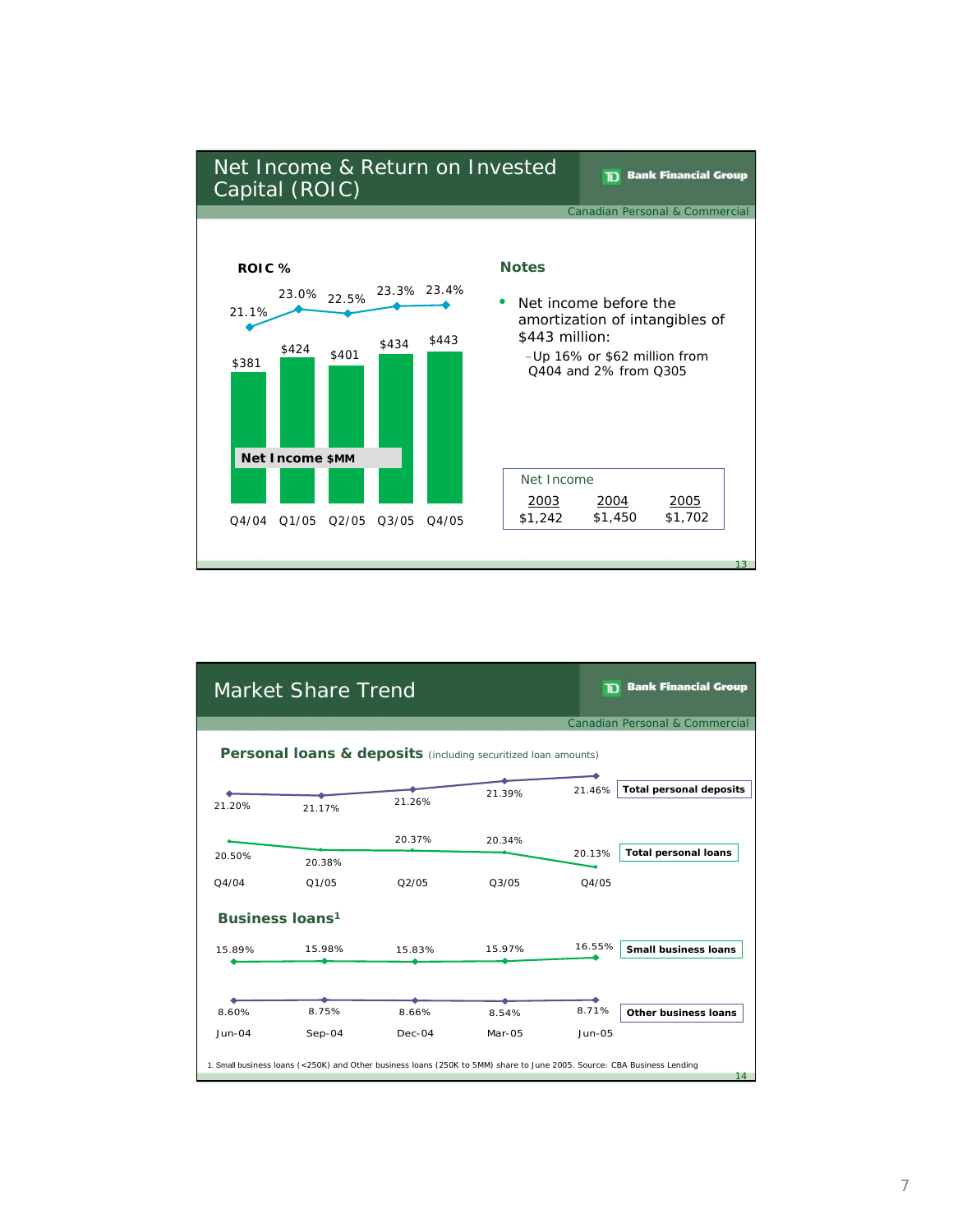| 2-Year Overview                    |             |         | <b>TD</b> Bank Financial Group |  |  |
|------------------------------------|-------------|---------|--------------------------------|--|--|
|                                    |             |         | Canadian Personal & Commercial |  |  |
| Before amortization of intangibles |             |         |                                |  |  |
|                                    | <u>2004</u> | 2005    | '05 vs '04                     |  |  |
| Revenue                            | \$6,220     | \$6,703 | 8 %                            |  |  |
| <b>PCL</b>                         | 373         | 373     | - %                            |  |  |
| <b>Expenses</b>                    | 3,650       | 3,773   | 3%                             |  |  |
| <b>Pre-Tax Income</b>              | 2,197       | 2,557   | 16%                            |  |  |
| Net Income                         | \$1,450     | \$1,702 | 17 %                           |  |  |
| 2-year CAGR                        |             | 17.1%   |                                |  |  |
| <b>Revenue-Expense GAP</b>         |             | 4.4%    |                                |  |  |
|                                    |             |         |                                |  |  |
|                                    |             |         | 15                             |  |  |

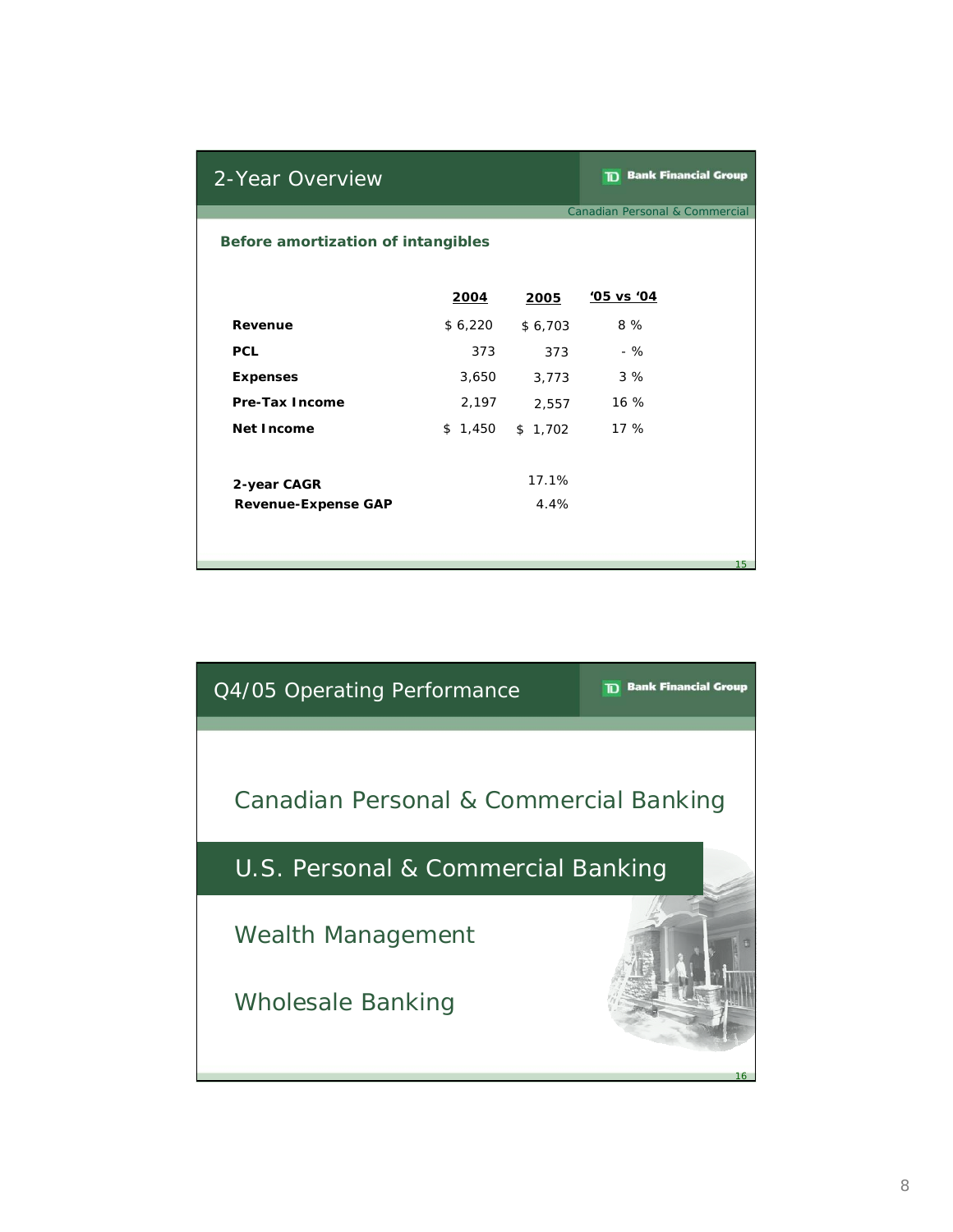# TD Banknorth: US P&C Segment

**TD** Bank Financial Group

U.S Personal & Commercial

| Results of Operations:<br>C\$MM | 03/05     | 04/05     |
|---------------------------------|-----------|-----------|
| Net interest income             | \$<br>308 | \$<br>298 |
| Other income                    | 141       | 119       |
| Total revenue                   | 449       | 417       |
| Provision for credit losses     | 4         | 7         |
| Non-interest expenses           | 250       | 216       |
| Net income before taxes         | 195       | 194       |
| Income taxes                    | 67        | 72        |
| Non-controlling interest        | 58        | 53        |
| Net income                      | \$<br>70  | 69<br>\$  |
| Economic profit (loss)          | \$ (43)   | \$ (42)   |
| Average Invested Capital        | \$5.0B    | \$4.9B    |
| Return on Invested Capital      | 5.5%      | 5.6%      |
| Margin                          | 4 1 2%    | 4.09%     |

## **Notes**

- Q3/05 Q4/05 net income \$69MM and ROIC of 5.6%:
	- Solid consumer loan growth while commercial growth slowed
	- Residential mortgage loans declined slightly
	- Margin down 3 bps due to higher short-term rates
	- PCL reflects continued strong credit quality
	- Change in FX rate QoQ reduced revenue \$21 million and expenses \$9 million.

17

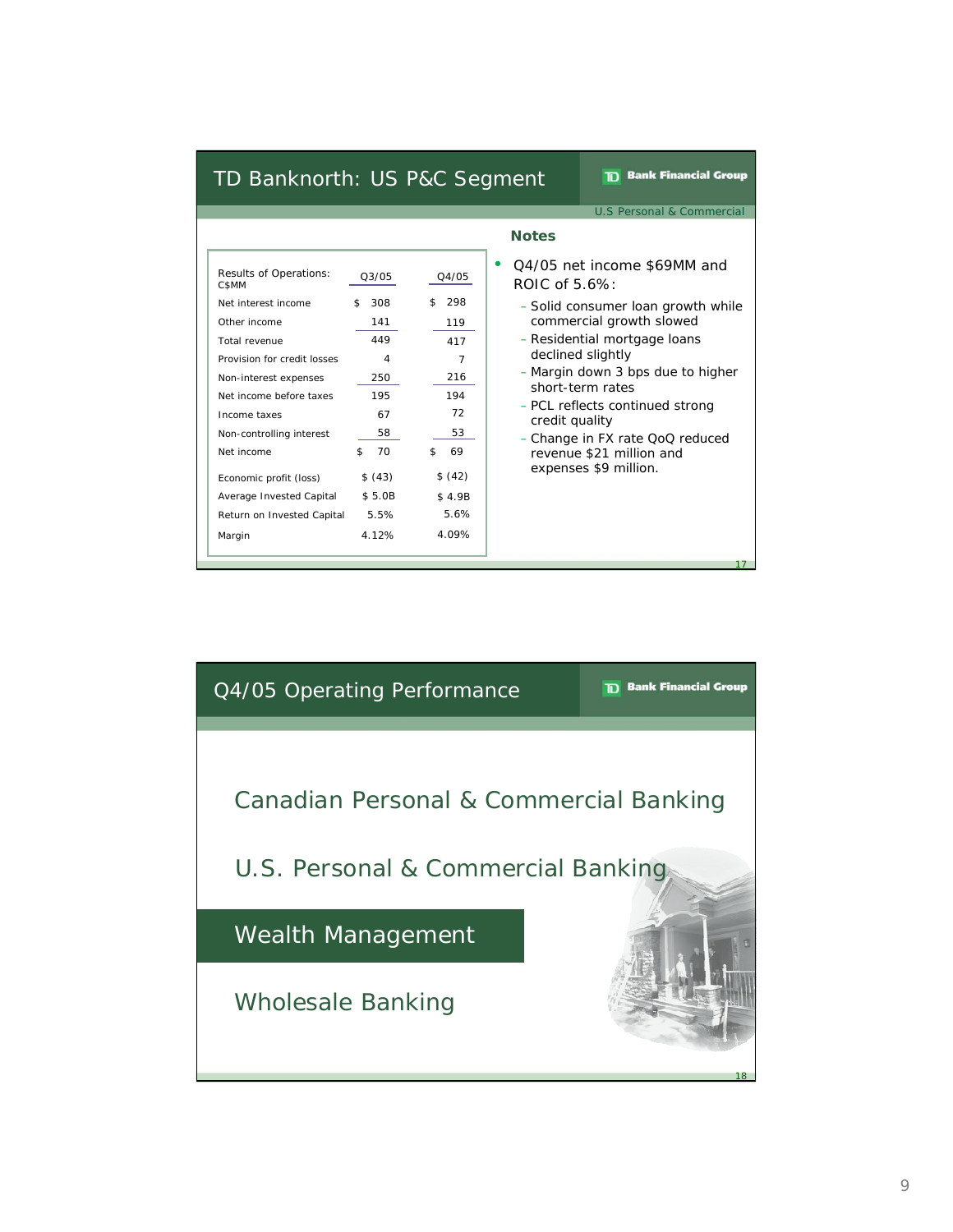

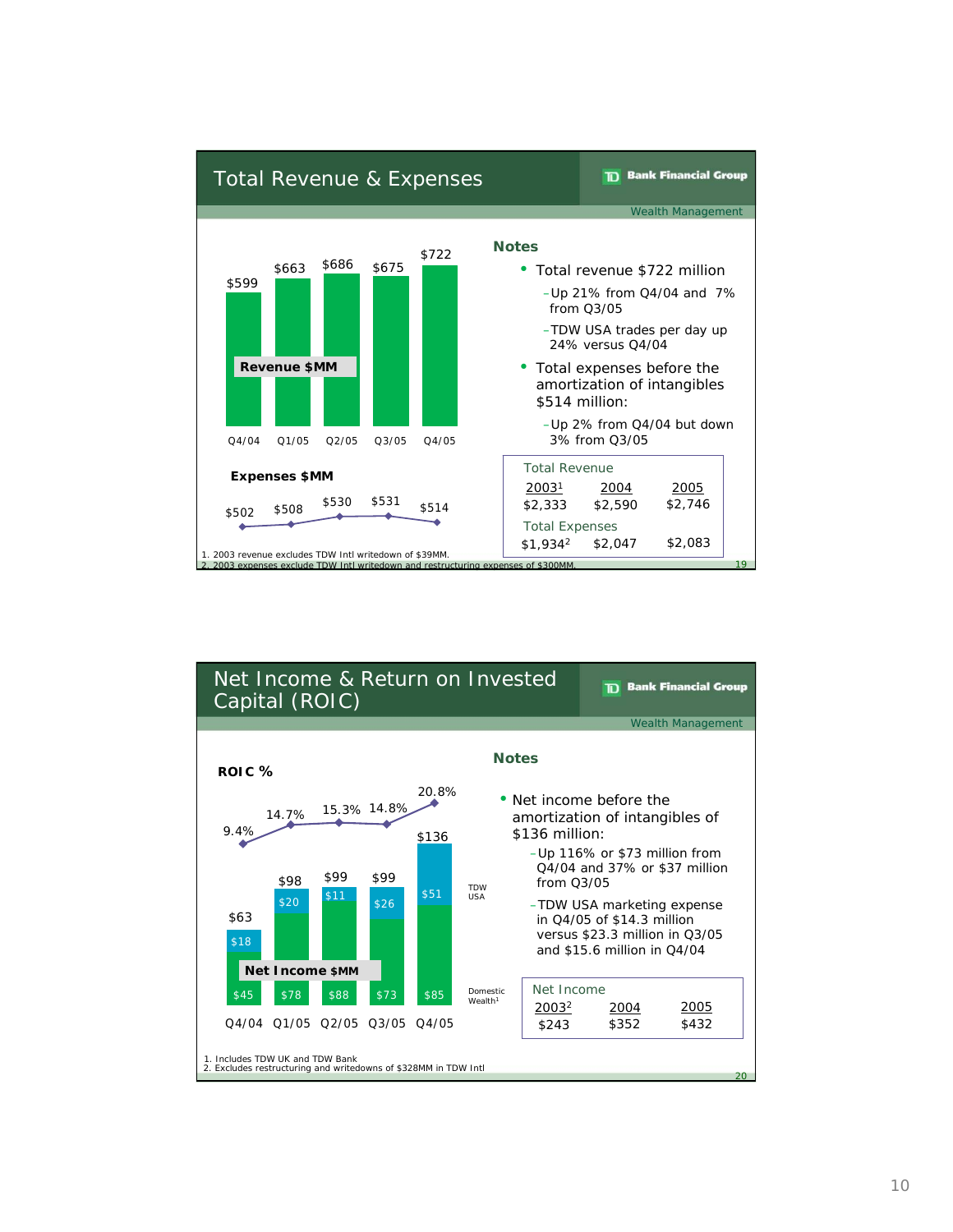| <b>Market Share Trend</b> |        |        |        |        | <b>TD</b> Bank Financial Group |
|---------------------------|--------|--------|--------|--------|--------------------------------|
|                           |        |        |        |        | <b>Wealth Management</b>       |
| Long-term funds           |        |        |        |        |                                |
|                           |        |        |        |        |                                |
| 19.83%                    | 20.12% | 20.49% | 20.74% | 21.04% | <b>Banks</b>                   |
| 5.78%                     | 5.87%  | 6.11%  | 6.28%  | 6.52%  | Industry                       |
| Q4/04                     | 01/05  | 02/05  | 03/05  | Q4/05  |                                |
| <b>Money market funds</b> |        |        |        |        |                                |
| 25.77%                    | 25.74% | 25.82% | 25.71% | 25.63% | <b>Banks</b>                   |
| 19.65%                    | 19.71% | 19.87% | 19.90% | 19.78% | <b>Industry</b>                |
| Q4/04                     | Q1/05  | Q2/05  | Q3/05  | Q4/05  |                                |
|                           |        |        |        |        | 21                             |

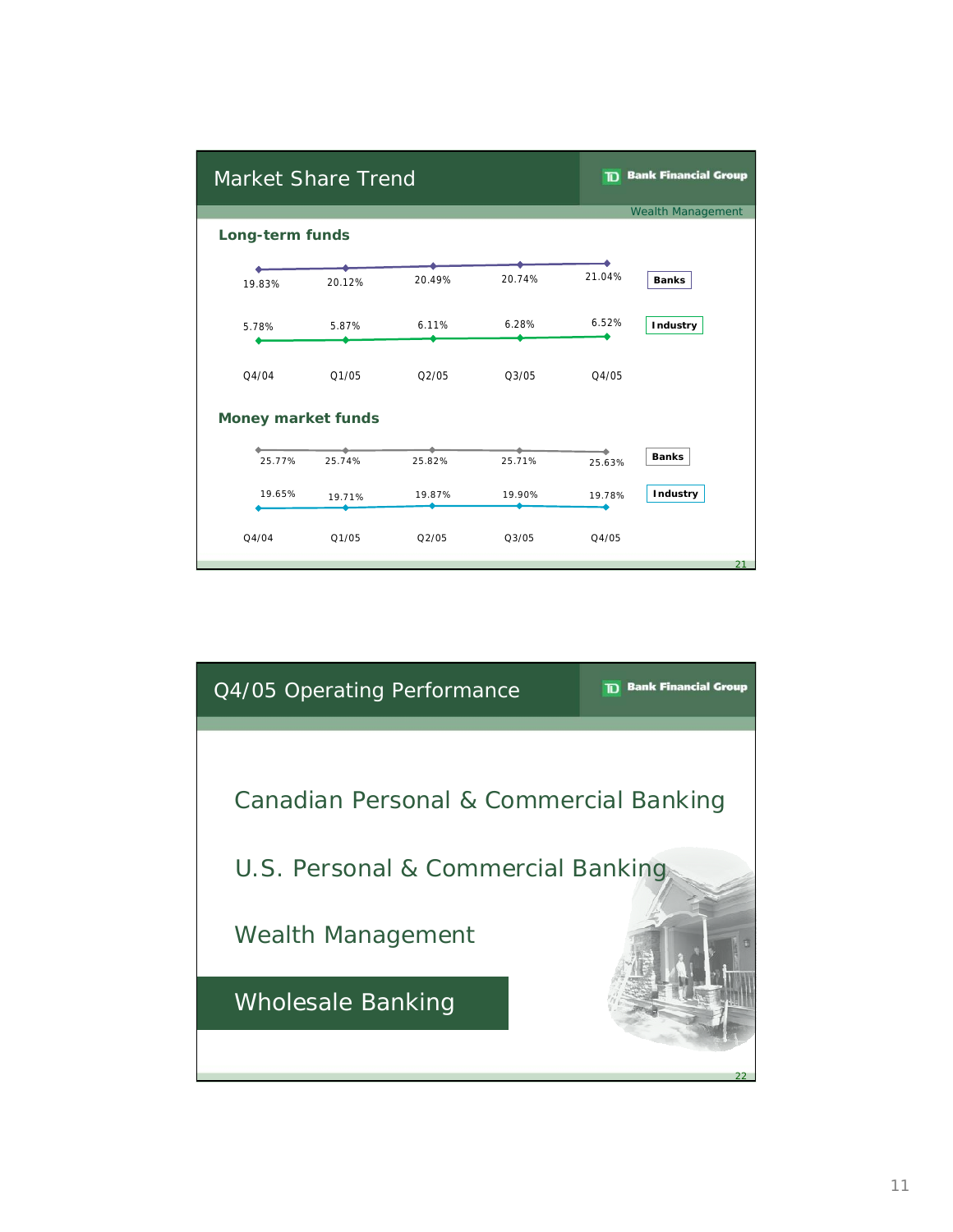

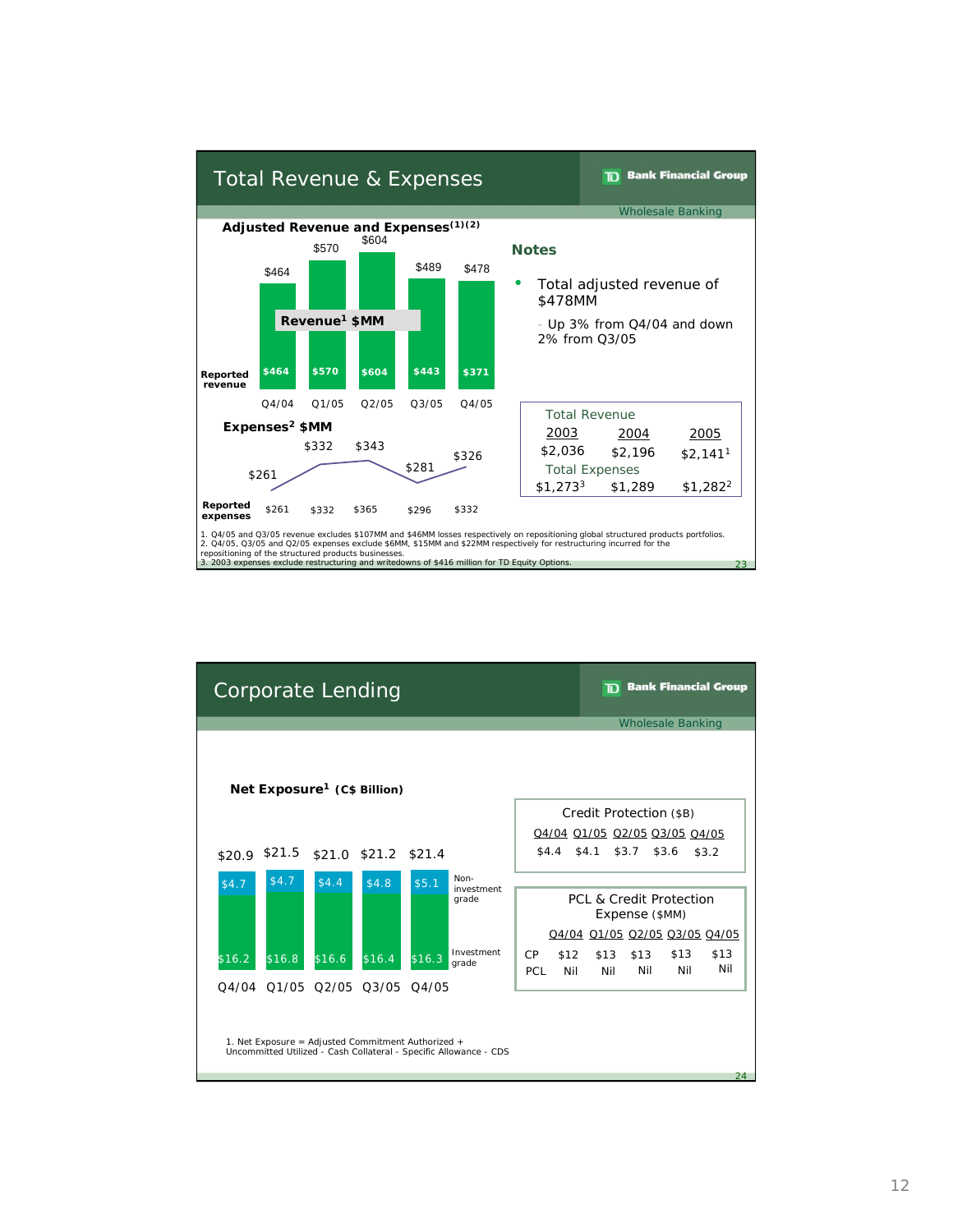